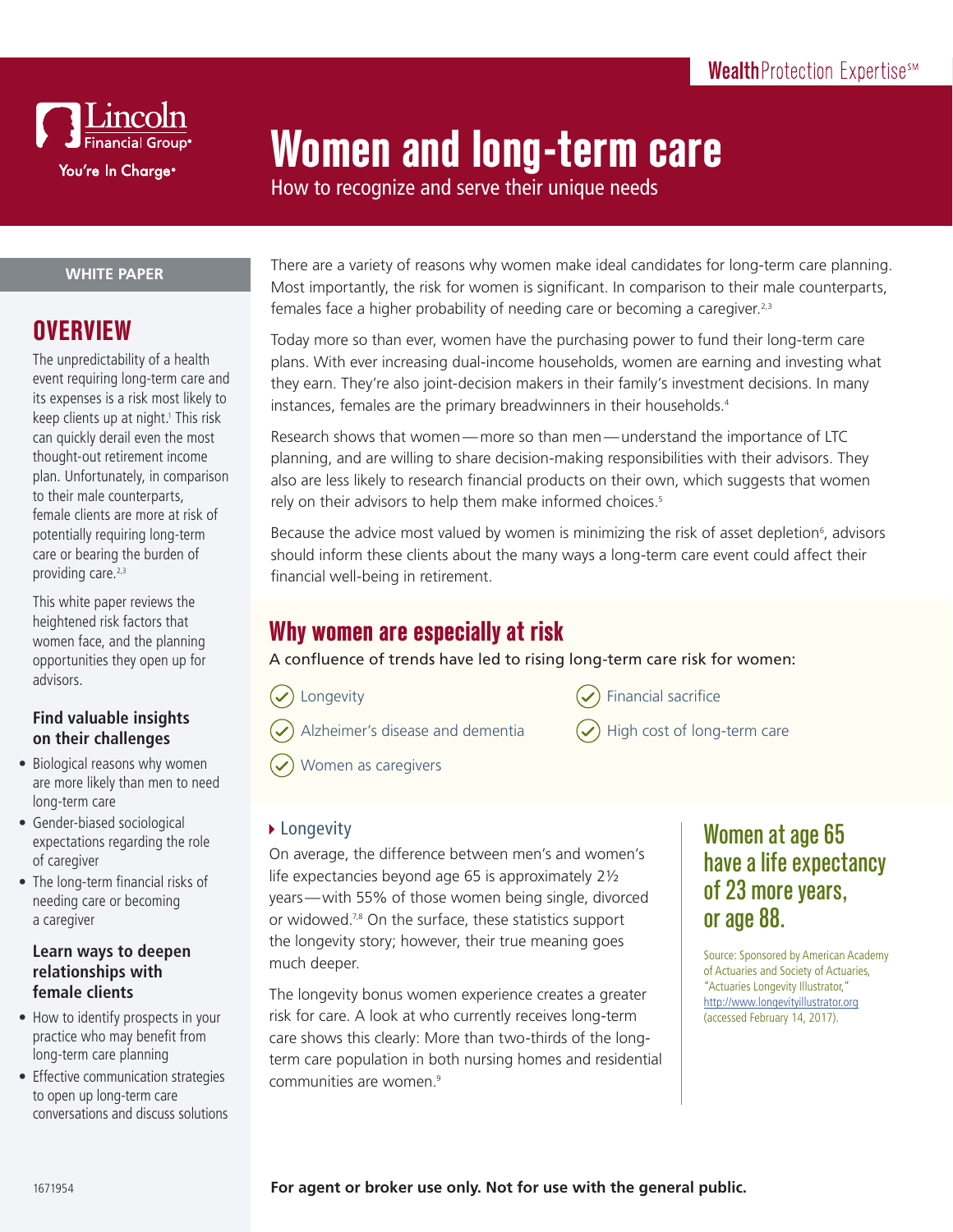Although the type of long-term care women receive will depend largely upon their needs, each comes with a different price tag. The reality is that the vast majority of adults (80%), ages 65 and older, who need long-term care are living in private homes, not in institutions.10

Percent distribution of long-term care services users, by sector and sex: United States, 2013 and 2014

#### Widows face economic and lifestyle hardships that couples might not, including:

- Lower household Social Security income
- Loss of pension benefits or reduced payouts to a surviving spouse
- More likely to live alone (69%) with no one in their household to help with daily activities<sup>11</sup>



**Who receives long-term care?**

Notes: Denominations used to calculate percentages for adult day services centers, nursing homes, and residential care communities were the number of current participants enrolled in adult day services centers, the number of current residents in nursing homes, and the number of current residents in residential care communities in 2014, respectively. Denominations used to calculate percentages for home health agencies and hospices were the number of patients whose episode of care ended at any time in 2013 and the number of patients who received care

from Medicare-certified hospices at any time in 2013, respectively. Percentages may not add to 100 because of rounding. Percentages are based on the unrounded numbers. Sources: CDC/NCHS, National Study of Long-Term Care Providers and Table 4 in Appendix B.

#### Alzheimer's disease and dementia

Women are more predisposed than men to develop Alzheimer's disease and other dementias. In the United States, of the 5.2 million of those ages 65 or older with Alzheimer's, 3.3 million are female. At ages 71 and above, 16 percent of females suffer from these dementias in comparison to 11 percent of males.<sup>12</sup>

Studies indicate that there are a number of factors at play that may increase the odds that females are more likely than males to develop Alzheimer's disease, such as:

- **• The fact that women outlive men**—Age is the greatest risk factor for the disease.
- **• Cardiovascular health in a female's senior years**—Since men have a higher incidence of death due to heart issues in middle age than women, men who survive beyond age 65 may have healthier cardiovascular systems and a reduced risk of Alzheimer's than females.
- **• Genetics**—Studies show that females may be more genetically predisposed to develop Alzheimer's disease.13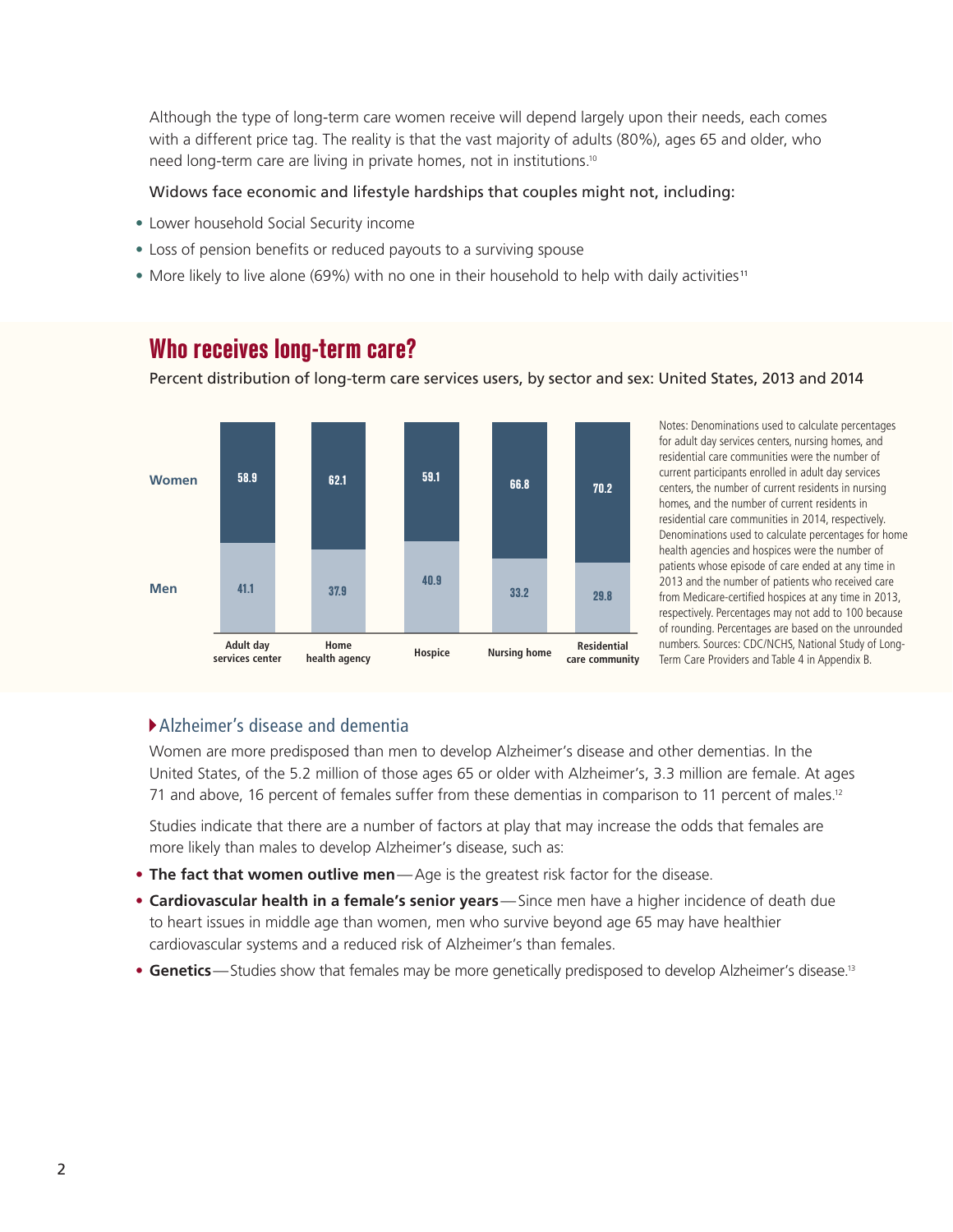#### Women as caregivers

Within their household, women are most likely to be the first, last, and most affected by a long-term care event. Women tend to be the primary caregiver more often than men (75%) and dedicate as much as 50% more time providing care than males.14 On average, caregivers spend 24 hours a week caring for a loved one and nearly 1 in 4 provide 41 hours or more of care per week.<sup>15</sup>

The sacrifice made by many of these caregivers goes beyond personal time and includes time lost toward their career, parenting their own children, leading a healthy lifestyle, family life and more. Caregiving has been linked to depression and anxiety placing women more at risk than men for these two conditions.<sup>16</sup>

#### Financial sacrifice

When women assume the role of caregiver often they risk serious financial consequences. They may need to put their careers on the back burner, reducing the hours they work or taking a leave of absence. Even though the Family Medical Leave Act gives job protection to millions of Americans, it does not guarantee paid time off. Only 13 percent of workers have access to paid family leave.<sup>17</sup>



\*Caregiving in the U.S. National Alliance for Caregiving and AARP, June 2015.

† LIMRA Secure Retirement Institute, "Challenges for Caregivers: How Employment Leave Impacts Women's Retirement Savings," September 2016.

Fewer hours on the job and less career advancement can also be linked directly to lower retirement income from Social Security, pensions and other retirement programs. The cost to women caregivers can be significant, amounting to \$324,000 in lost wages and Social Security benefits.18

#### The high cost of long-term care

Regardless of where you live in the country the costs of long-term care can be staggering and will continue to rise. Plus, the cycle of care is not linear and it can become overwhelming quickly. Care can just as easily commence with the need for nursing home care as it can with an in-home health aid.

| Annual costs of common long-term care services                            |                                     |  |
|---------------------------------------------------------------------------|-------------------------------------|--|
| A 2016 survey highlights the cost of some common long-term care services: |                                     |  |
| Full-time, in-home health aid                                             | \$44,160 (\$184/day; \$3,680/month) |  |
| Private room in assisted living                                           | \$54,720                            |  |
| Full-time, in-home registered nurse                                       | \$152,205                           |  |
| Private room at a skilled nursing home                                    | \$102,930                           |  |

Source: LTCG, "2016 Lincoln Financial Group Cost of Care Survey," https://www.whatcarecosts.com/lincoln, January 2017.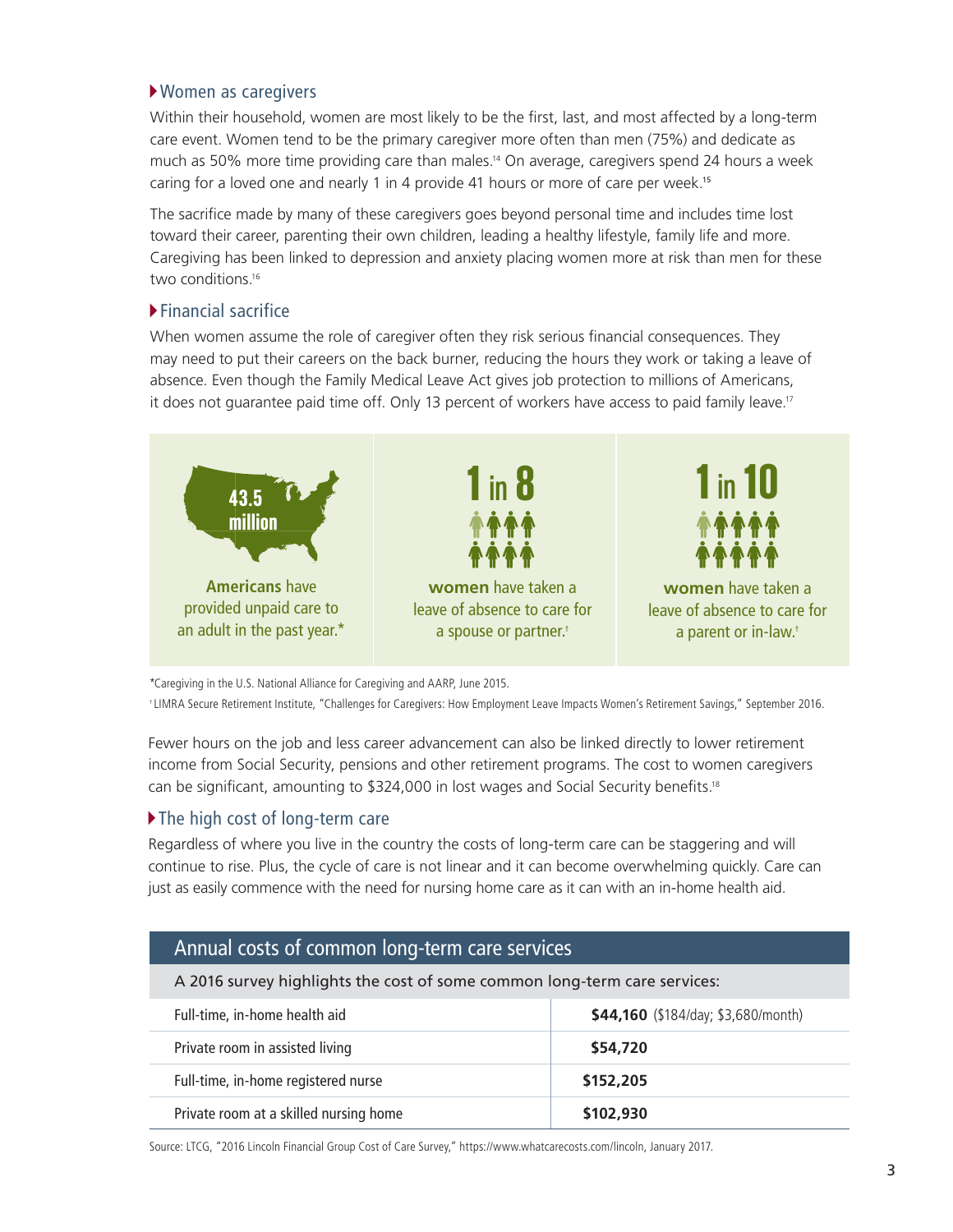# **Taking the lead with the women in your practice**

Planning for long-term care happens when advisors and their clients take action and talk about it. Despite all the rational arguments for having the long-term care conversation, the meeting to discuss it can easily be postponed because of the emotional and uncomfortable nature of the conversation. However, research shows that women are more inclined to value planning for long-term care than men and therefore less inclined to postpone it.

## Financial services that women value more than or as much as men<sup>19</sup>

|                               | Women | Men |
|-------------------------------|-------|-----|
| Insurance planning            | 68%   | 58% |
| Long-term healthcare planning | 65%   | 57% |
| Eldercare planning            | 54%   | 44% |

## Approaching the conversation

There is no end game without having the conversation and there are several approaches to which women—and clients in general—will be receptive. Try them both and you'll learn to determine which approach to use when and with whom.

## The emotional approach

Ask about the parents. Are they still alive?

Ask them about longevity in the family.

See if they have a personal experience as caregiver.

Women tend to be the primary caregiver and they may not want to place that burden on their children.

Use the data about increased risk of depression and anxiety for caregivers.

Remind them of the potential financial impact to caregivers, who may be their children.

Women say they want to stay in their home as long as possible. How will they pay for that care?

## The balanced approach

Simply ask, "What's your plan for care?"

If predisposed to self-insure, ask them where they would pull their assets from first to pay \$100K–\$200K in long-term care expenses for year one.

How would they feel about that?

If widowed, divorced, or single and never married ask who would take care of them?

For single women, ask about how they would feel if their legacy were to disappear and would they want to insure against that?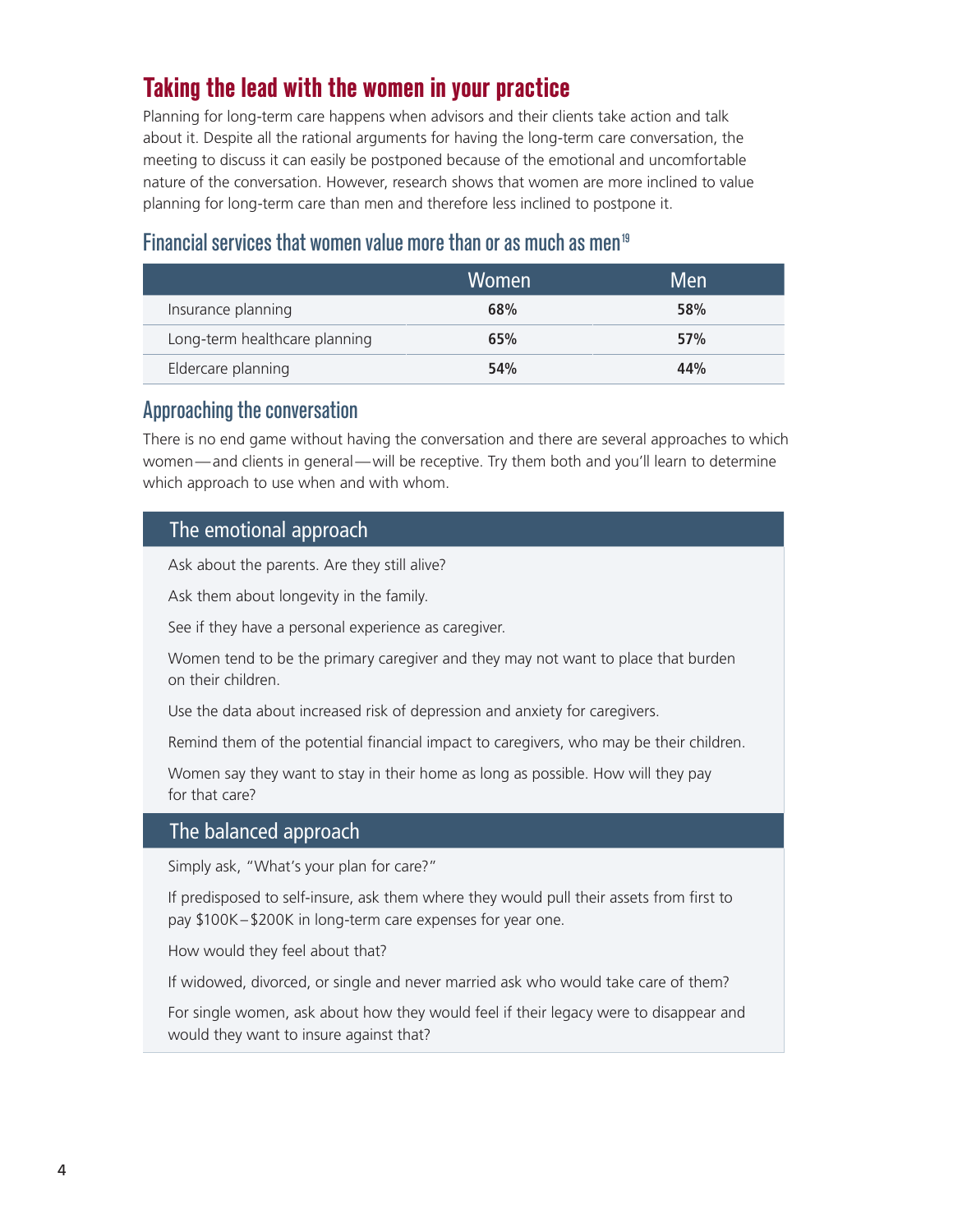# **Discussing long-term care options**

## The limited role of public programs

The massive presence represented by Medicare and Medicaid can lull seniors into a false sense of security when it comes to coverage for long-term care expenses for year one.<sup>20</sup> The U.S. Department of Health and Human Services warns consumers against this and their video explaining coverage limitations is featured on their website <http://longtermcare.gov/medicare-medicaid-more/>.

Medicare coverage is limited and focused on acute care. Medicaid does provide long-term care benefits; however, it is designed as a safety net for people with extremely limited assets and income. To become eligible to receive benefits under Medicaid, your clients would need to spend down assets, including real estate and sources of annual income, so that they are left with so little that it demonstrates their need for government support.

For most affluent individuals, private coverage has therefore become the backbone for protecting their assets from the high costs of long-term care expenses.



# **The protection landscape has evolved**

# The potential for self-funding

Clients who want to maintain control of their assets may consider self-funding. But the unpredictable nature of a long-term care event may cause even your wealthiest clients to think twice about this option. In addition to the risk posed by the high potential costs, self-funding also involves investment risks for the assets that will potentially be used to pay for care, as well as managing those assets during a long-term care event. Also, clients should consider the tax exposure they may open up by taking substantial portfolio withdrawals to self-fund their expenses.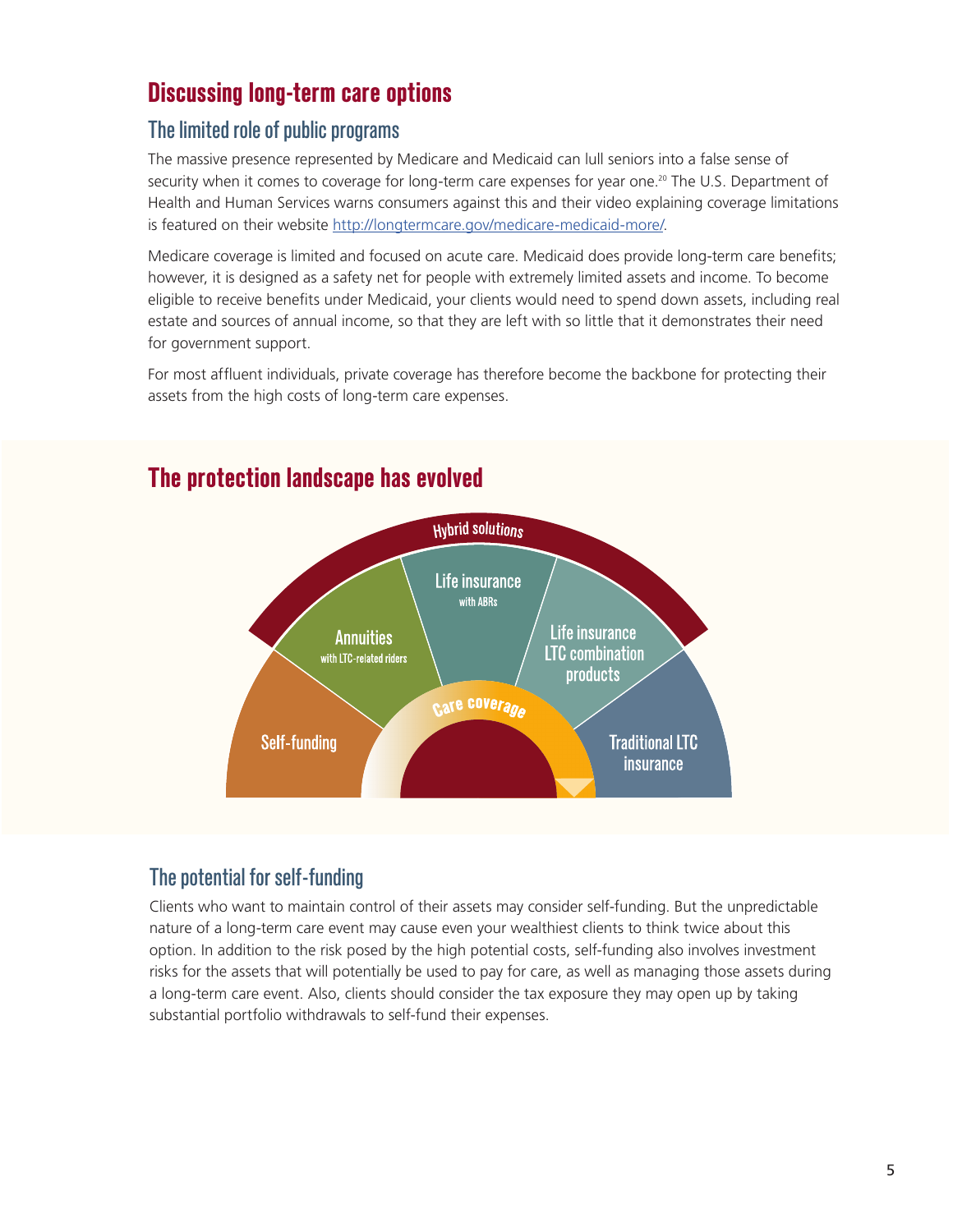## Annuities with long-term care riders

If a client is primarily interested in securing retirement income, and they want protection from long-term care expenses, they may consider an annuity with a long-term care rider. As a long-term investment vehicle designed for retirement purposes, an annuity provides a stream of income for as long as the annuitant lives. Clients concerned about sustaining their retirement income and the liquidation of other assets to pay for long-term care expenses can help protect both by adding a long-term care rider to an annuity. Often these riders provide additional income should the client require long-term care. However, the benefit may be restricted to care in a nursing home.

## Life insurance with Accelerated Benefits Riders

For clients who want the financial protection of a death benefit and added protection from long-term care expenses, life insurance with an Accelerated Benefits Rider (ABR) may be an option. It combines life insurance with access to death benefits, which, depending on the rider, can be used for long-term care expenses. Generally, the life insurance component offers clients the potential to accumulate cash value and leave a legacy for loved ones. The riders can be exercised to access the death benefits while living; however, the benefits are generally restricted to compensate for permanent chronic care or terminal illness, although some may offer benefits for recoverable conditions as well. With these policies the premium may not be guaranteed, and depending on the product, the death benefit may be reduced if the rider is exercised to pay for long-term care expenses.

## Life insurance/long-term care combination products

These products may appeal to clients who want a solution that offers other benefits if they never need long-term care. Combination solutions offer long-term care coverage as their primary objective, along with benefits that are more typical of life insurance. For example, a hybrid life/long-term care solution may offer a choice of a death benefit, cash value growth or return of premium, or a combination of those benefits. These benefits can be appealing to clients who see traditional long-term care policies as a "use it or lose it" proposition. If the client never needs the long-term care benefit, they may receive a return of some or all of the premiums paid. The premium flexibility of some of these solutions enables clients to pay in a single or limited-pay scenario. This also expands their potential appeal to clients of various ages and asset levels.

## Traditional long-term care insurance

If a client just wants a policy that covers long-term care expenses, traditional long-term care insurance is an option. These insurance policies are designed specifically for long-term care coverage. Premiums are paid on a continuous basis, and are generally less cash flow-intensive versus newer hybrid/life products. Traditional long-term care insurance helps clients cover out-of-pocket expenses for a variety of services, such as nursing home care, in-home care, assisted living and adult day care. If however, long-term care is never needed, clients do not receive any benefits or return of premium.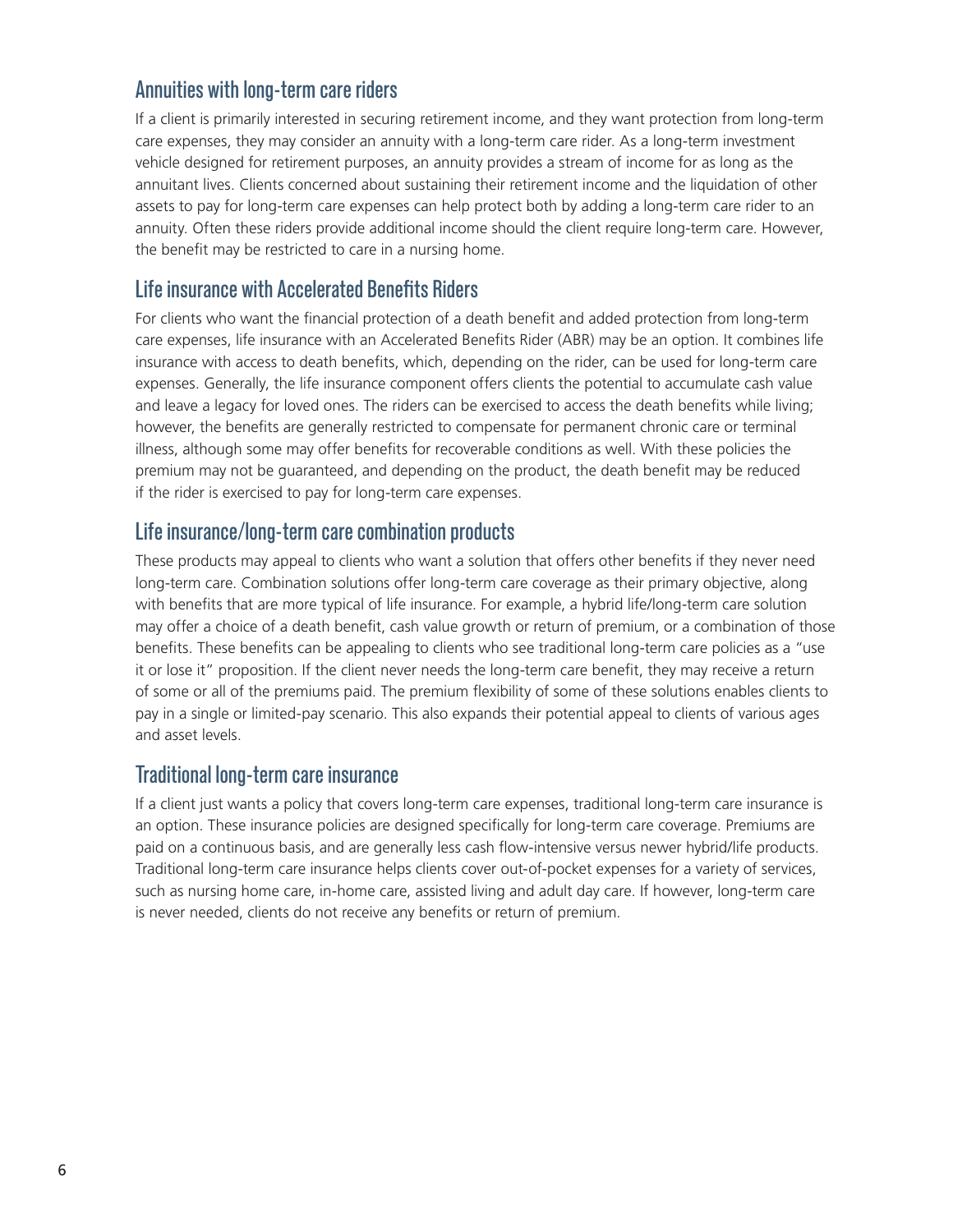# **Deepen your client relationships**

Key findings from a LIMRA study about building lasting relationships with female clients suggests advisors:

- Anticipate the needs of women in their practice and make a more proactive effort to communicate with these clients
- Enlighten them about the financial concerns regarding longevity and ways to minimize risk
- Conduct one-on-one meetings with married female clients who may want to occasionally communicate about specific concerns without their spouse

Since women are most affected by the risks associated with long-term care, and understand the relevance of planning to secure their financial future, having a long-term care conversation can help strengthen your relationships with these clients.<sup>21</sup>

| <b>Retired females</b>                            | They may think it's too late to start planning,<br>but there are options that can help them protect<br>their assets.                                        |
|---------------------------------------------------|-------------------------------------------------------------------------------------------------------------------------------------------------------------|
| <b>Millennial women (ages 20 to 35)</b>           | They are most likely to take action to protect their<br>retirement savings. <sup>22</sup>                                                                   |
| Women in health-related fields                    | They may be more aware of long-term care issues<br>and the importance of planning.                                                                          |
| <b>Professionals</b>                              | They may have more disposable income and concerns<br>about taxes; long-term care planning can help them<br>leverage their assets in a tax-efficient manner. |
| <b>Single or divorced females</b>                 | They can feel confident that they are protecting their<br>savings and their retirement lifestyle.                                                           |
| <b>LGBT married couples</b>                       | They can benefit from planning with options that<br>provide advantages for spouses.                                                                         |
| Those with parents who<br>haven't planned         | Rather than being put in the role of caregiver, these<br>females may want to purchase financial protection<br>for their parents.                            |
| Individuals who may have coverage<br>through work | The amount of financial protection may not be<br>sufficient or they may have limited benefits.                                                              |

# **Start by identifying potential female clients in your practice**